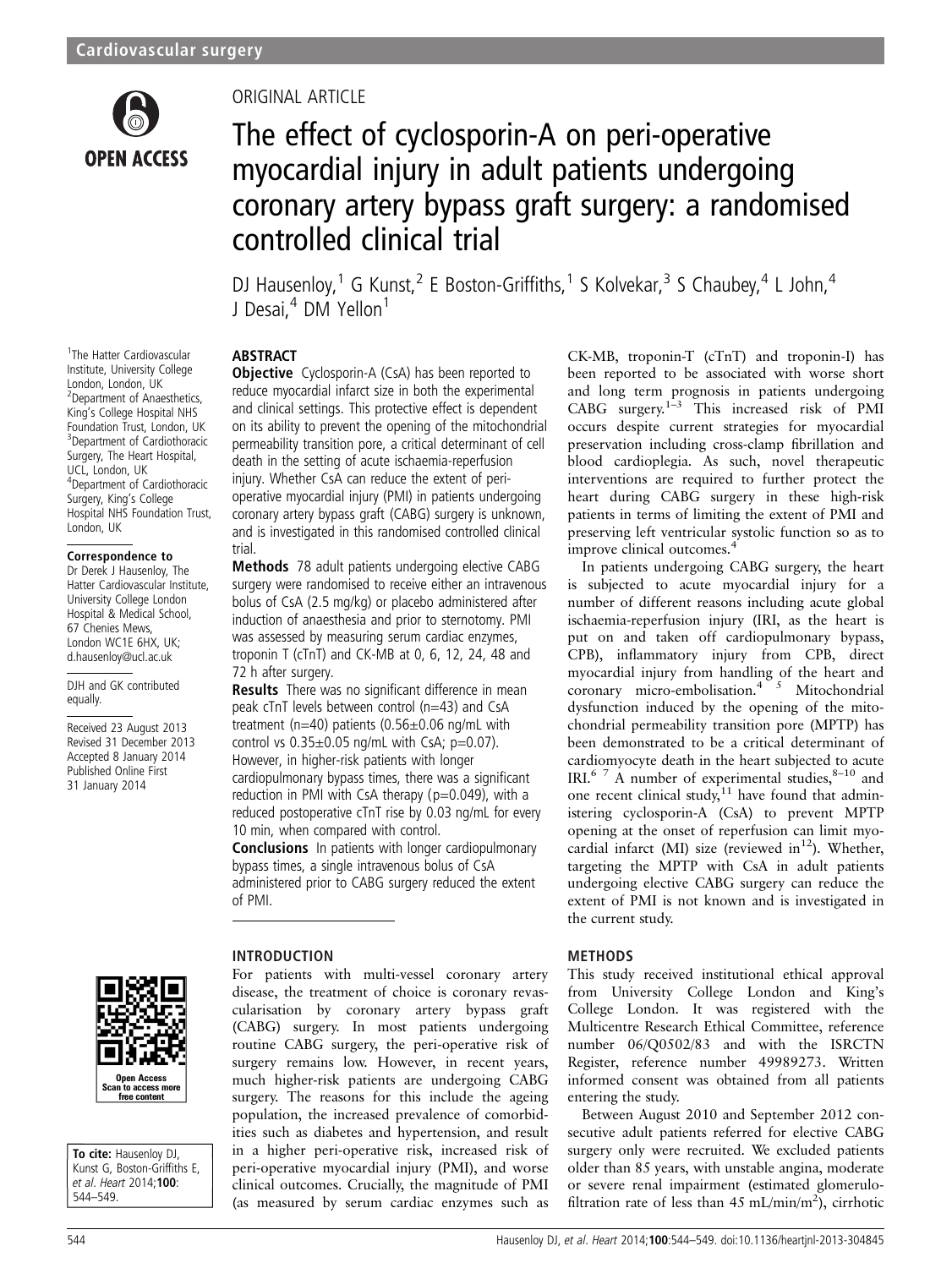liver disease and immuno-compromised conditions. We also excluded patients taking oral glibenclamide or nicorandil, as these drugs may interfere with preconditioning. Computerised-generated random number sequences were used for randomisation, and blinded treatment allocation was achieved using opaque numbered envelopes.

After induction of anaesthesia but prior to sternotomy, patients were randomly allocated to receive either an intravenous bolus of CsA (2.5 mg/kg) in 100 mL NaCl 0.9% over 10 min or an intravenous bolus of 100 mL NaCl 0.9% over 10 min. We used a dose of 2.5 mg/kg, as this was shown to limit MI size in ST-segment elevation myocardial infarction (STEMI) patients treated by percutaneous coronary intervention (PPCI).11 Patients, surgeons, theatre staff, ITU staff and investigators collecting the data were all blinded to the treatment allocation.

All the following methods were part of the normal induction and maintenance of general anaesthesia. On arrival in theatre, all patients received 0.2–0.3 mg/kg midazolam before induction, and peripheral venous and arterial cannulae were inserted. Induction of anaesthesia included analgesia with fentanyl, hypnosis with propofol 1–2 mg/kg, and muscle relaxation with atracurium 0.5–0.7 mg/kg or rocuronium 0.6 mg/kg. The trachea was intubated and mechanical ventilation was started thereafter. The central line was placed in the right internal jugular vein. All patients received 3 mg/kg of tranexamic acid and 2.5 g of MgSO4 at the beginning of surgery. General anaesthesia was maintained with isoflurane 1 minimum alveolar concentration (MAC) and isoflurane or propofol infusion during bypass. Intraoperative analgesics used were remifentanil infusion and morphine after bypass. Monitoring included continuous arterial blood pressure, central venous pressure, leads I and V of the ECG, nasopharyngeal temperature, and trans-oesophageal echocardiography if available.

CPB was started after heparin administration with a nonpulsatile flow and a membrane oxygenator. Cardioprotection was provided by cold-blood cardioplegia (1:4), which was administered anterogradely, after cross-clamping of the aorta, into the coronary arteries, or by cross-clamp fibrillation, in both groups. After grafting, the CPB was discontinued and protamine was given to reverse the heparin.

Blood samples for measurements of troponin-T and CK-MB were taken before surgery, and at 6, 12, 24, 48 and 72 h after surgery. Routine peri-operative blood results included measurements of haemoglobin, white cell count, estimated glomerular filtration rate, liver transaminases and bilirubin.

Commercially available methods were used to measure CKMB (IMMULITE 2000, Siemens Healthcare Diagnostics) and cTnT (Elecsys 1010 System, Roche Diagnostics). The minimal detectable concentration of CKMB was 0.6 ng/mL and the reference range was larger than 5 ng/mL. The minimal detection limit for cTnT was 0.01 ng/mL and the reference range was larger than 0.1 ng/mL.

### Statistical analysis

The primary outcome measure was postoperative peak cTnT released. For comparison of continuous variables, the t test was used and for categorical variables the  $\chi^2$  test. The aim of the study was to investigate the protective effect of cyclosporine on myocardial injury as observed with increasing bypass times. The significance of any effect was investigated with model fitting. Thus, no multiple testing was undertaken as would be the case for post hoc testing. Multi-level model fitting (MLwiN 2.15) was used to analyse changes of biochemical markers over time.

Changes in values over time (level 1) in each individual (level 2) were modelled. An indicator variable was introduced for designation of the placebo and CsA treatment groups. An interaction term was introduced to investigate the a priori question of any effect modification in the rise of troponin by CsA from the length of bypass time. Significance was tested using likelihood ratio testing. Significant differences were defined as p<0.05. Data are presented as mean± SD or SEM. The analysis was carried out on the basis of intention to treat.

A sample size of at least 72 patients in total was determined based on the following assumptions from a previous study:  $^{13}$  (a) a 46% reduction in postoperative peak cTnT level from 0.69 to 0.37 ng/mL with cardioprotective treatment; (b) a SD of 0.48 ng/mL; (c) a power of 80%; and (d) significance declared at the two-sided 5% level.

## RESULTS

A total of 224 patients were screened as being eligible for patient recruitment, of whom 103 agreed to give informed consent, 80 were randomised and 78 studied with 40 patients in the CsA and 38 patients in the control groups (see figure 1).

There were no significant differences between the groups in terms of baseline patient characteristics, intraoperative variables or routine preoperative blood results (tables 1–3). Serum CsA levels taken from 10 patients just after the release of the aortic cross-clamp were found to be within the therapeutic range for CsA  $(551 \pm 173 \text{ ng/ml}$  (mean $\pm$ SD)), confirming that, at the time of acute global reperfusion, CsA was present at therapeutic levels.

Table 4 demonstrates a rise in serum CKMB and cTnT postoperatively in both patient groups indicating the presence of PMI with surgery. There was no significant difference in peak cTnT at 6 h in CsA treated patients when compared with control  $(0.35\pm0.05$  ng/mL with CsA vs  $0.56\pm0.06$  ng/mL with control; p=0.07; table 4). Nevertheless, when the results were analysed according to the CPB time with multi-level model fitting, the protective effect of CsA was found to be greater and the cTnT release during the postoperative time period was lower in those patients with longer CPB times  $(p=0.049)$ . The average cTNT rise was 0.05 ng/mL with every 10 min increase in the CPB time. However, in those patients who had received CsA, this increase in cTNT was less with an average rise of only 0.02 ng/mL of cTnT. Therefore, patients who had received CsA had an attenuated increase in their average cTnT. Figure 2 demonstrates that the slope of the average cTnT rise is significantly less in the group of patients who had been given CsA as compared with the control group.

The reduced cTnT release in patients with longer CPB times after a single intravenous bolus of CsA is also illustrated in figure 3 where the cTnT rise profile is demonstrated for patients in our cohort with shorter and longer bypass times. The potential beneficial effect of CsA in reducing the cTnT rise profile with increasing bypass times was observed in the group with longer bypass times of 120 min as compared with those with a shorter bypass time of 70 min. Thus, the preoperative administration of CsA appears to demonstrate a cardioprotective effect which is more marked the longer the CPB time.

A classical linear mixed model was fitted with random intercept and slopes model was fitted. The main effects of time were fitted with higher order polynomials of time allowing for a parsimonious fit. Given the small sample size, we endeavoured to control for Type I error by fitting random intercepts and slopes for time. The further randomness introduced with the inclusion of random slopes to the model reduces type I error.<sup>14</sup> Along with the main effects of time, the main effects of cyclosporine,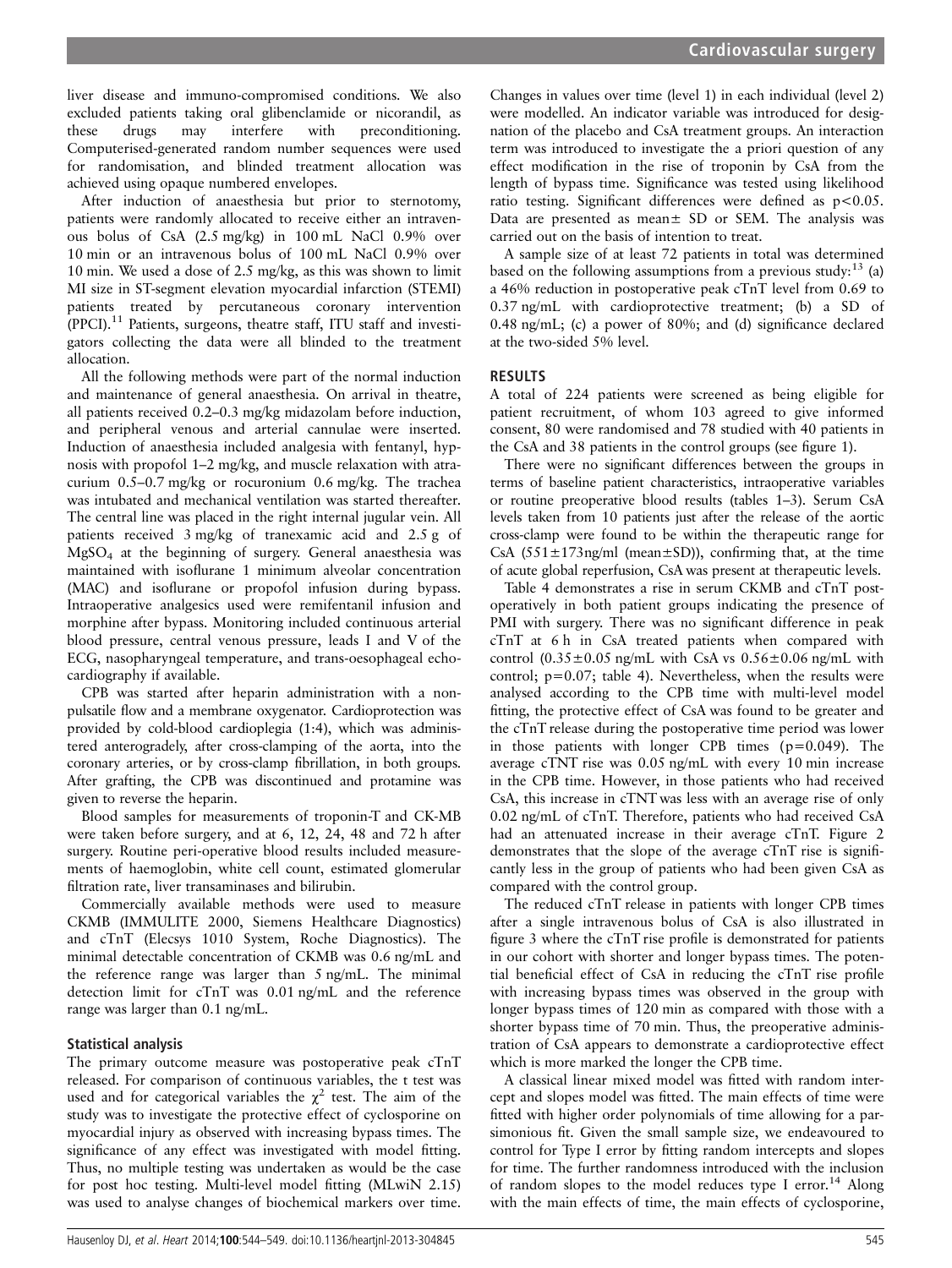#### Figure 1 Consort diagram.





bypass time and their interaction were included to infer any protective effect of cyclosporine on myocardial injury with longer exposure to bypass.

| <b>Preoperative variables</b> | $CsA(n=40)$ | Control (n=38) | p Value |
|-------------------------------|-------------|----------------|---------|
| Age (years)                   | 65.8 (10.7) | 67.1(8.7)      | 0.20    |
| Gender                        |             |                | 0.54    |
| Female                        | 13(32.5)    | 9(24)          |         |
| Male                          | 27(67.5)    | 29 (76)        |         |
| <b>Diabetes</b>               |             |                | 0.89    |
| <b>None</b>                   | 30(75)      | 28 (74)        |         |
| Non-IDDM                      | 9(22.5)     | 8(21)          |         |
| <b>IDDM</b>                   | 1(2.5)      | 2(5)           |         |
| Previous stroke               | 2(5)        | 2(5)           | 0.96    |
| Hypertension                  | 29 (72.5)   | 29 (76)        | 0.90    |
| Peripheral vascular disease   | 0(0)        | 0(0)           |         |
| Hypercholesterolaemia         | 29 (72.5)   | 29 (76)        | 0.90    |
| Previous MI                   | 21(52.5)    | 21 (55)        | 0.99    |
| Smoker                        |             |                | 0.26    |
| <b>Never</b>                  | 15 (37.5)   | 20(53)         |         |
| Ex                            | 17(42.5)    | 11(29)         |         |
| Current                       | 8(20)       | 7(18)          |         |
| Family history of IHD         | 19 (47.5)   | 13 (34)        | 0.36    |
| <b>BMI</b>                    | 28.8(4.3)   | 28.2(3.5)      | 0.55    |
| <b>LVEF</b>                   |             |                | 0.10    |
| $>55\%$                       | 20(50)      | 27(71)         |         |
| 35%-55%                       | 17(42.5)    | 10(26)         |         |
| $<$ 35%                       | 3(7.5)      | 1(2)           |         |
| Drug history                  |             |                |         |
| Aspirin                       | 34 (85)     | 34 (89)        | 0.80    |
| <b>B-Blocker</b>              | 25(62.5)    | 31 (82)        | 0.11    |
| Cholesterol-lowering drug     | 31(77.5)    | 32 (84)        | 0.64    |
| ACE inhibitor/AT2RB           | 27(67.5)    | 27(71)         | 0.92    |
| Insulin                       | 3(7.5)      | 3(8)           | 0.95    |
| Metformin                     | 4(10)       | 6(16)          | 0.67    |
| EuroSCORE                     | 4.8(2.9)    | 4.6(2.7)       | 0.86    |

Data are mean (SD) or number (%).

BMI, body mass index; CsA, cyclosporin A; MI, myocardial infarct; IDDM, insulindependant diabetes mellitus; IHD, ischaemic heart disease.

Postoperative outcome variables were analysed from prospectively collected data in a subgroup of patients with n=30 in the control arm and  $n=32$  in the treatment arm. There were no significant differences the following outcome measures: length of hospital stay  $(7.9 \pm 4.2$  days with control vs  $8.6 \pm 3.6$  days with CsA; p=0.53); length of stay in the postoperative critical care unit  $(25.7\pm9.0 \text{ h}$  with control vs  $27.4\pm9.8 \text{ h}$  with CsA; p=0.53); and inotrope use (eight patients (27%) in the control versus eight patients (25%) in the CsA group). The balloon pump was not needed for inotropic support in any of the patients postoperatively. Two patients (6%) in the CsA group and none of the patients in the control group presented with a postoperative wound infection.

#### **DISCUSSION**

In this proof-of-concept clinical study, we investigated for the first time the effects of CsA in adult patients undergoing CABG surgery. For those patients with longer cardiac bypass times (85– 120 min), we have demonstrated that administering a single dose of CsA (2.5 mg/kg) prior to CABG surgery reduced the extent of PMI when compared with control. Importantly, the administration of CsA as a single intravenous bolus (2.5 mg/kg) was found to be safe with no related adverse effects, and with no difference in peri-operative serum markers for renal and

| Intraoperative variables | $CsA$ (n=40) | Control (n=38) | p Value |
|--------------------------|--------------|----------------|---------|
| Number of grafts         |              |                |         |
| <b>One</b>               | 1(2.5)       | 1(3)           | 0.97    |
| Two                      | 3(7.5)       | 5(13)          | 0.65    |
| <b>Three</b>             | 18 (45)      | 19 (50)        | 0.83    |
| Four                     | 18 (45)      | 13 (34)        | 0.46    |
| Cross-clamp time (min)   | 54.7 (22.7)  | 53.9 (23.4)    | 0.89    |
| Bypass time (min)        | 92.6 (29.4)  | 89.2 (28.9)    | 0.62    |
| Type of cardiac arrest   |              |                |         |
| Cardioplegia             | 24 (60)      | 28 (74)        | 0.48    |
| Cross-clamp fibrillation | 16(40)       | 10(26)         | 0.30    |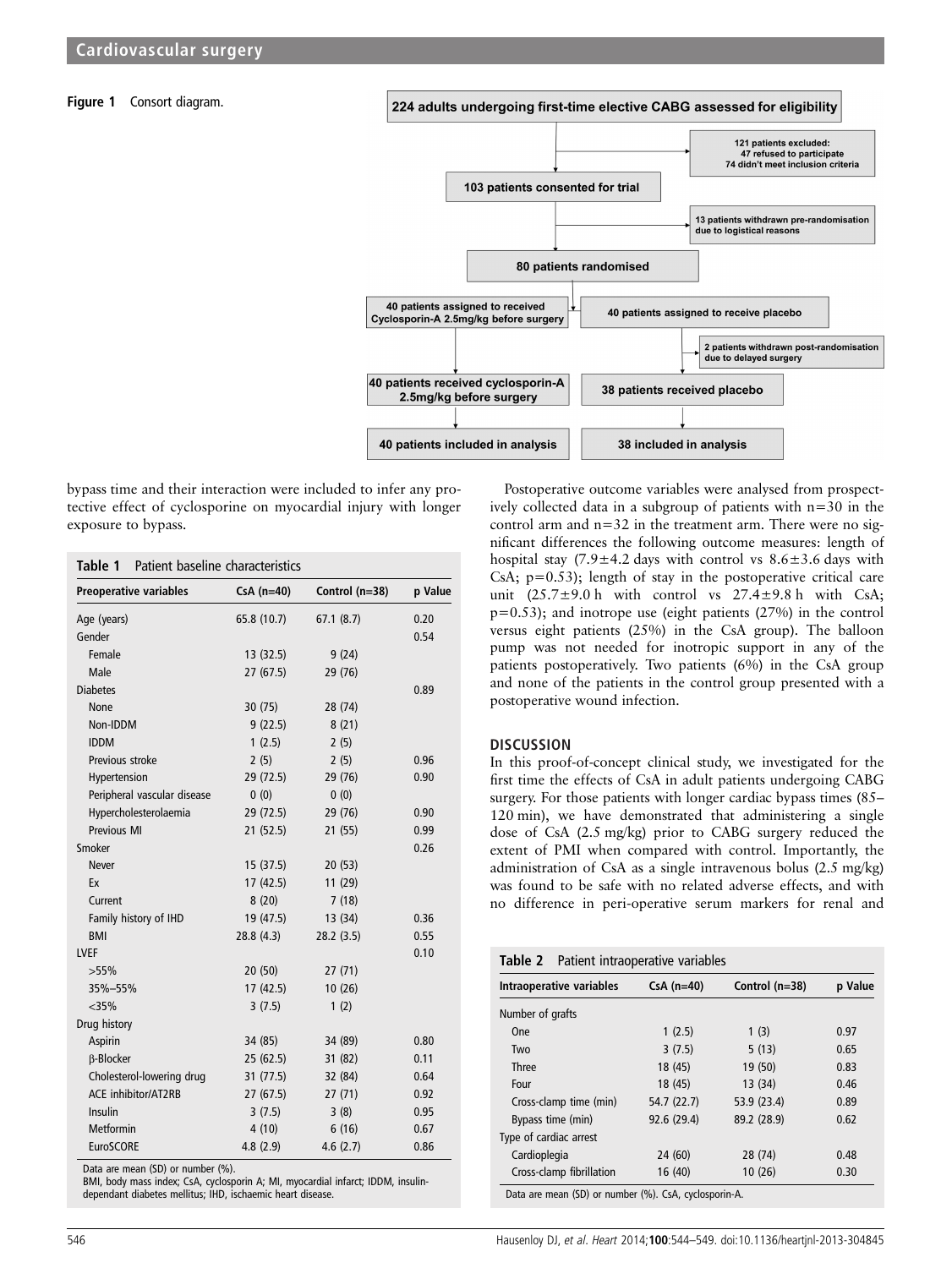|                             | $CsA(n=40)$ | Control (n=38) | p Value |
|-----------------------------|-------------|----------------|---------|
| Haemoglobin (g/dL)          |             |                |         |
| Preoperative                | 12.9(2.3)   | 13.6(2.0)      | 0.17    |
| Postoperative day 3         | 9.2(1.1)    | 9.7(1.3)       | 0.09    |
| White cell count $(x109/L)$ |             |                |         |
| Preoperative                | 8.4(2.3)    | 7.8(1.9)       | 0.22    |
| Postoperative day 3         | 10.0(2.8)   | 9.2(3.1)       | 0.24    |
| Urea (mmol/L)               |             |                |         |
| Preoperative                | 5.9(1.5)    | 6.4(1.8)       | 0.27    |
| Postoperative day 1         | 6.2(1.7)    | 6.4(2.1)       | 0.51    |
| Postoperative day 2         | 6.7(2.7)    | 7.1(3.2)       | 0.58    |
| Postoperative day 3         | 7.0(3.7)    | 7.0(3.1)       | 0.99    |
| Creatine (µmol/L)           |             |                |         |
| Preoperative                | 86.9 (16.5) | 84.8 (21.7)    | 0.66    |
| Postoperative day 1         | 85.5 (21.2) | 83.4 (18.9)    | 0.67    |
| Postoperative day 2         | 87.1 (33.6) | 85.7 (23.3)    | 0.83    |
| Postoperative day 3         | 82.5(27.5)  | 87.5 (31.3)    | 0.42    |
| Bilirubin (µmol/L)          |             |                |         |
| Preoperative                | 9.7(7.4)    | 9.6(5.4)       | 0.94    |
| Postoperative day 3         | 11.3(5.6)   | 10.1(3.9)      | 0.31    |
| ALP (IU/L)                  |             |                |         |
| Preoperative                | 76.3 (32.1) | 74.6 (29.6)    | 0.82    |
| Postoperative day 3         | 67.1(29.0)  | 58.7 (27.3)    | 0.22    |
| AST (IU/L)                  |             |                |         |
| Preoperative                | 27.7(8.2)   | 27.8(11.7)     | 0.98    |
| Postoperative day 3         | 27.4(10.1)  | 24.2 (9.0)     | 0.18    |

ALP, alkaline phosphatase; AST, aspartate transaminase; CsA, cyclosporin-A.

liver function. It is probably not surprising that the patients with the longer CPB times benefited most from CsA cardioprotection, as patients with shorter CPB times probably receive adequate myocardial protection from cross-clamp fibrillation and cold-blood cardioplegia.

The opening of the MPTP on reperfusion of acutely ischaemic myocardium is a critical determinant of cardiomyocyte death in the setting of acute IRI.6 7 Pharmacological prevention of its opening at this time using CsA has been reported in a number of different animal models to reduce MI size in the

|               | <b>Table 4</b> Patient peri-operative serum CK-MB and troponin-T |
|---------------|------------------------------------------------------------------|
| (cTnT) levels |                                                                  |

|                    | $CsA(n=40)$  | Control $(n=38)$ | p Value |
|--------------------|--------------|------------------|---------|
| CK-MB (ng/mL)      |              |                  |         |
| Preoperative       | 2.2(0.3)     | 2.3(1.5)         | 0.79    |
| 6 h postoperative  | 21.1(2.2)    | 26.5(16.3)       | 0.15    |
| 12 h postoperative | 19.2(2.3)    | 22.9 (14.3)      | 0.30    |
| 24 h postoperative | 18.9(2.8)    | 18.2 (11.9)      | 0.86    |
| 48 h postoperative | 8.6(1.0)     | 7.3(4.2)         | 0.33    |
| 72 h postoperative | 5.3(0.6)     | 4.0(3.9)         | 0.20    |
| $TnT$ (ng/mL)      |              |                  |         |
| Preoperative       | $\mathbf{0}$ | $\mathbf{0}$     |         |
| 6 h postoperative  | 0.35(0.05)   | 0.56(0.06)       | 0.07    |
| 12 h postoperative | 0.33(0.04)   | 0.44(0.05)       | 0.07    |
| 24 h postoperative | 0.31(0.03)   | 0.33(0.04)       | 0.87    |
| 48 h postoperative | 0.17(0.04)   | 0.21(0.03)       | 0.11    |
| 72 h postoperative | 0.12(0.04)   | 0.12(0.02)       | 0.97    |



Figure 2 Effect of CsA on the slope of the average cTnT rise analysed by multi-level model fitting. For every 10 min increase in the cardiopulmonary bypass time, patients who had received CsA had an attenuated increase in their average cTnT rise by 0.03 ng/mL. CsA; cyclosporin-A.

region of 30%–40%, $8-10$  although not all studies have been positive (reviewed in<sup>12</sup>). We also applied this therapeutic approach to ex vivo human heart tissue and demonstrated cardioprotective effects with CsA following simulated IRI in human atrial trabeculae isolated from right atrial appendage tissue (harvested from patients undergoing CABG surgery).<sup>15</sup>

Piot *et al*<sup>11</sup> were the first to apply this therapeutic agent in the clinical setting, demonstrating that a single intravenous bolus of CsA (2.5 mg/kg) administered 10 min prior to PPCI could limit MI size in STEMI patients. Whether CsA can actually improve clinical outcomes in STEMI patients treated by PPCI is being investigated in the ongoing 900-patient CIRCUS study (<http://www.clinicaltrials.gov> NCT01502774). Although CsA has been reported to protect against acute IRI in a number of different experimental settings including stroke, cardiac arrest and other organ IRI (reviewed in<sup>16 17</sup>), it has not been investigated as a cardioprotective agent in the setting of CABG surgery.

In our study, we administered a single dose of CsA prior to CABG surgery. In patients receiving cold-blood cardioplegia, the patients would have received a proportion of this dose, recirculating during the administration of cardioplegia. Whether CsA would have been even more cardioprotective if it had been added to the cardioplegic solution is not known.

The study limitations include the relatively small size of the study, and the failure to measure other endpoints of cardioprotection such as LVEF and major adverse cardiovascular events. However, it is important to appreciate that this study was not designed or adequately powered to detect the effect of CsA on these other endpoints. It is also important to bear in mind that not all patients will be eligible to receive CsA therapy for cardioprotection given pre-existing medical conditions such as significant renal impairment. In this clinical study, the different methods of myocardial management reflect the different practices by individual surgeons rather than between the two different hospitals. A larger study with functional endpoints is needed to confirm our findings.

Crucially, in those patients who received the CsA therapy, the magnitude of PMI (as measured by the serum cardiac enzymes) was decreased when compared with control, indicating that this therapeutic approach has protected the myocardium from the detrimental effects of acute IRI. The magnitude of PMI has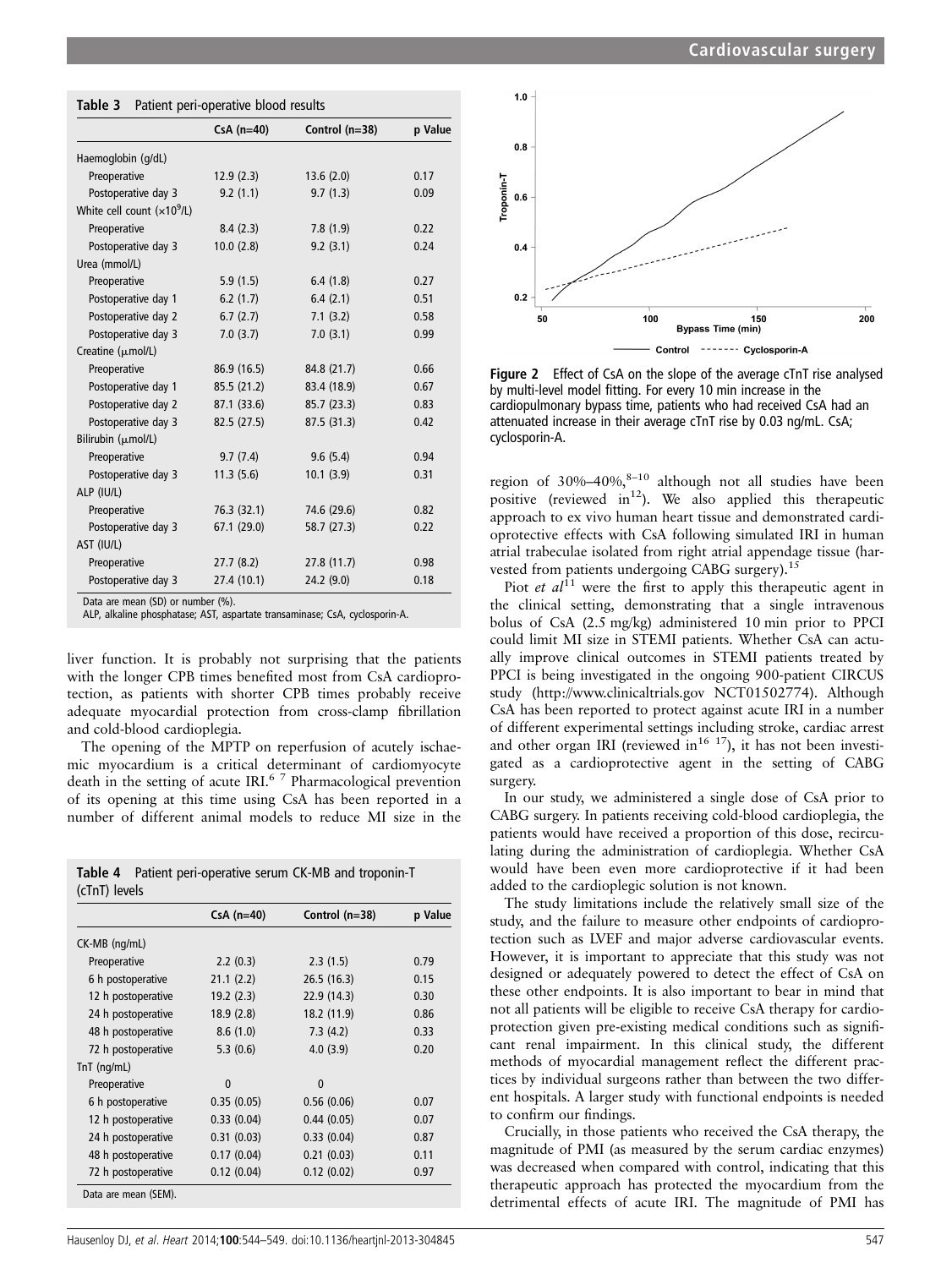Figure 3 Effect of CsA on peri-operative myocardial injury assessed by serum cTnT levels over the 72 h peri-operative period analysed with respect to the median cardiopulmonary bypass time (BypassT). This figure illustrates the interaction between bypass time and cyclosporine using a linear mixed model of the interaction between cyclosporine and bypass time. The graph plots the individual data (points) and the average profile change (lines) in troponin with and without cyclosporine at two arbitrary bypass times, namely 70 and 120 min. The graphs demonstrate a larger difference between the troponin profiles of control patients and cyclosporine treated patients at the longer bypass time. For visual clarity further CIs were not included. CsA; cyclosporin-A.



been linked to worse clinical outcomes post-CABG surgery; whether CsA therapy is able to impact on prognosis in this patient group is unknown and needs to be determined in a suitably powered clinical study.

The data from this and the clinical study by Piot *et al*<sup>11</sup> implicate MPTP inhibition as a viable therapeutic strategy for cardioprotection, but it must be appreciated that CsA is a non-specific MPTP inhibitor with potential side-effects. These include immunosuppression (resulting in increased risk of wound

### Key messages

### What is already known on this subject?

Novel therapeutic strategies are required to protect the heart against acute ischaemia-reperfusion injury (IRI) in patients undergoing coronary artery bypass graft (CABG) surgery in order to reduce the extent of peri-operative myocardial injury (PMI) and improve clinical outcomes in this patient group. In this regard, preventing mitochondrial dysfunction by inhibiting the opening of the mitochondrial permeability transition pore (MPTP) during acute IRI, using the drug cyclosporin-A (CsA), has been reported to protect the myocardium. Whether, targeting the MPTP with CsA in patients undergoing CABG surgery can reduce the extent of PMI is unknown.

### What this study adds?

In this study, we show for the first time that targeting MPTP opening during CABG surgery with CsA can potentially limit the extent of PMI in those patients with longer cardiopulmonary bypass times, suggesting that this therapeutic approach may benefit those higher-risk patients undergoing CABG surgery.

### How might this impact on clinical practice?

By limiting the extent of PMI in those CABG patients with longer cardiopulmonary bypass times, preventing mitochondrial dysfunction by targeting the MPTP with CsA has the potential to improve clinical outcomes in this patient group. However, this will have to be investigated in a large multi-centred adequately powered randomised clinical trial.

infection), renal dysfunction and hypertension in the perioperative period, although the risk of these side-effects was limited due to only a single dose of CsA being administered. However, in order for this therapeutic approach to be implemented in the clinical setting, more potent and specific MPTP inhibitors will need to be discovered.

We conclude that the administration of a single dose of CsA prior to CABG surgery can reduce PMI in higher-risk patients with longer CPB times. Large multi-centre clinical studies will be required to confirm these results and to investigate whether MPTP inhibition can improve clinical outcomes in patients undergoing CABG surgery.

Acknowledgements We would like to thank all the patients and staff at the Heart Hospital and Kings College Hospital.

Contributors All authors contributed to design, execution, data analysis and writing of paper.

**Funding** This work was supported by the British Heart Foundation (grant numbers RG/03/007, FS/10/039/28270 and FS/10/72/28568), the RoseTree Trust and the National Institute for Health Research University College London Hospitals Biomedical Research Centre of which DMY is a Senior Investigator. The trial was also supported by the NIHR CLRN funding stream. GK was supported by a research initiative grant from the Department of Research and Development, King's College Hospital Foundation Trust, London.

Patient consent Obtained.

Ethics approval NRES.

Provenance and peer review Not commissioned; externally peer reviewed.

Open Access This is an Open Access article distributed in accordance with the Creative Commons Attribution Non Commercial (CC BY-NC 3.0) license, which permits others to distribute, remix, adapt, build upon this work non-commercially, and license their derivative works on different terms, provided the original work is properly cited and the use is non-commercial. See: [http://creativecommons.org/](http://creativecommons.org/licenses/by-nc/3.0/) [licenses/by-nc/3.0/](http://creativecommons.org/licenses/by-nc/3.0/)

### REFERENCES

- 1 Croal BL, Hillis GS, Gibson PH, et al. Relationship between postoperative cardiac troponin I levels and outcome of cardiac surgery. Circulation 2006;114:1468–75.
- Brener SJ, Lytle BW, Schneider JP, et al. Association between CK-MB elevation after percutaneous or surgical revascularization and three-year mortality. J Am Coll Cardiol 2002;40:1961–7.
- 3 Fellahi JL, Gue X, Richomme X, et al. Short- and long-term prognostic value of postoperative cardiac troponin I concentration in patients undergoing coronary artery bypass grafting. Anesthesiology 2003;99:270–4.
- Venugopal V, Ludman A, Yellon DM, et al. 'Conditioning' the heart during surgery. Eur J Cardiothorac Surg 2009;35:977–87.